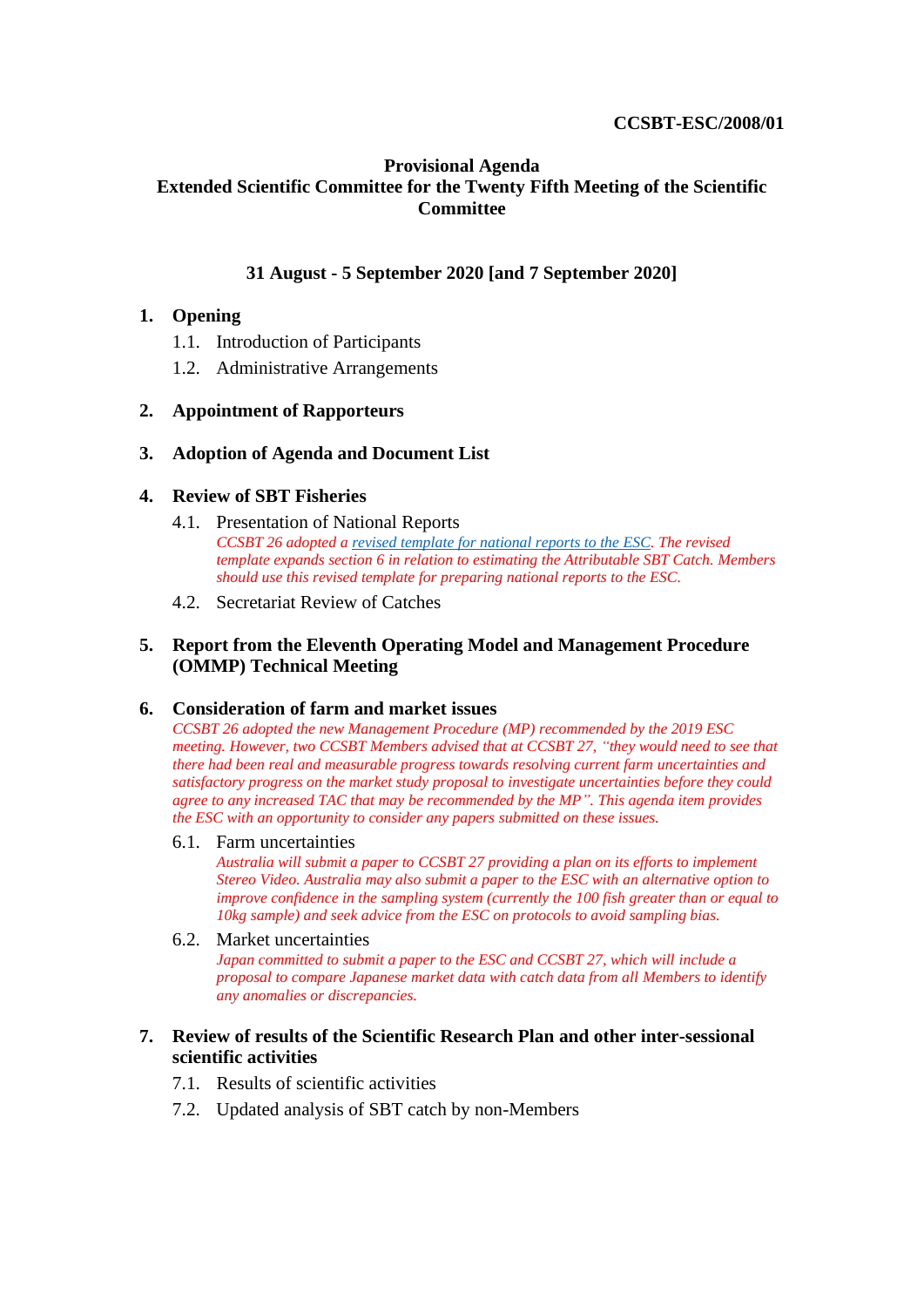# **8. Operation of the new MP (Cape Town Procedure)**

- 8.1. Update of Meta-rules for the Cape Town Procedure *The ESC agreed that the [Meta-rules for the Bali Procedure](https://www.ccsbt.org/sites/ccsbt.org/files/userfiles/file/docs_english/general/MP_Specifications.pdf) should be updated to reflect the MP adopted by the Extended Commission. This update has been anticipated in paragraph 1 of the CCSBT's update[d Resolution on the Adoption of a Management](https://www.ccsbt.org/sites/ccsbt.org/files/userfiles/file/docs_english/operational_resolutions/Resolution_Management_Procedure.pdf)  [Procedure](https://www.ccsbt.org/sites/ccsbt.org/files/userfiles/file/docs_english/operational_resolutions/Resolution_Management_Procedure.pdf) and is being considered at OMMP 11.*
- 8.2. MP recommended TAC for 2021 2023 *The ESC will run the Cape Town Procedure to recommend a TAC for 2021-2023.*

#### **9. Evaluation of Fisheries Indicators**

#### **10. SBT Stock Assessment**

*The ESC is tasked with conducting a full SBT stock assessment every three years. The most recent full stock assessment was conducted during 2017, so the next full stock assessment is due to be completed at this 2020 meeting of the ESC.*

#### **11. SBT stock status**

11.1. Evaluation of meta-rules and exceptional circumstances

*Papers prepared for this agenda item should consider the data inputs for the Cape Town Procedure and likely updates to the Bali Procedure meta-rules for the Cape Town Procedure.*

11.2. Summary of the SBT stock status

#### **12. SBT Management Advice**

*The ESC will provide advice to the Extended Commission in relation to, amongst other things, the Evaluation of Fisheries Indicators, the status of the SBT stock and the recommended SBT TAC for 2021 to 2023. In addition, the ESC will respond to CCSBT 26's request to provide advice on the timeframe that would be needed to reach SSBMSY if the TAC is maintained at its current level.*

# **13. Update of the Scientific Research Plan (SRP)**

*The 2019 ESC meeting proposed to review and revise the SRP plan for 2021-2025 by ESC 25. The proposed process involves individual Members providing, where appropriate: (i) a cursory performance review of the 2014-2018 SRP; (ii) proposed revisions to overarching research activities for both on-going scientific monitoring and longer-term strategic research; (iii) proposing general research themes under each overarching research activity; (iv) establishing, during the intersessional period, discussions and collaborations on research activities; and (v) delivering draft SRPs in working papers submitted to ESC 25. Some time may also be allocated in the June 2019 OMMP meeting to review and discuss draft SRPs developed by Members.*

# **14. Requirements for Data Exchange in 2021**

#### **15. Research Mortality Allowance**

# **16. Workplan, Timetable and Research Budget for 2021 (and beyond)**

- 16.1. Overview, time schedule and budgetary implications of proposed 2021 research activities and implications of Scientific Research Plan for the work plan and budget
- 16.2. Timing, length and structure of next meeting

# **17. Other Matters**

# **18. Adoption of Meeting Report**